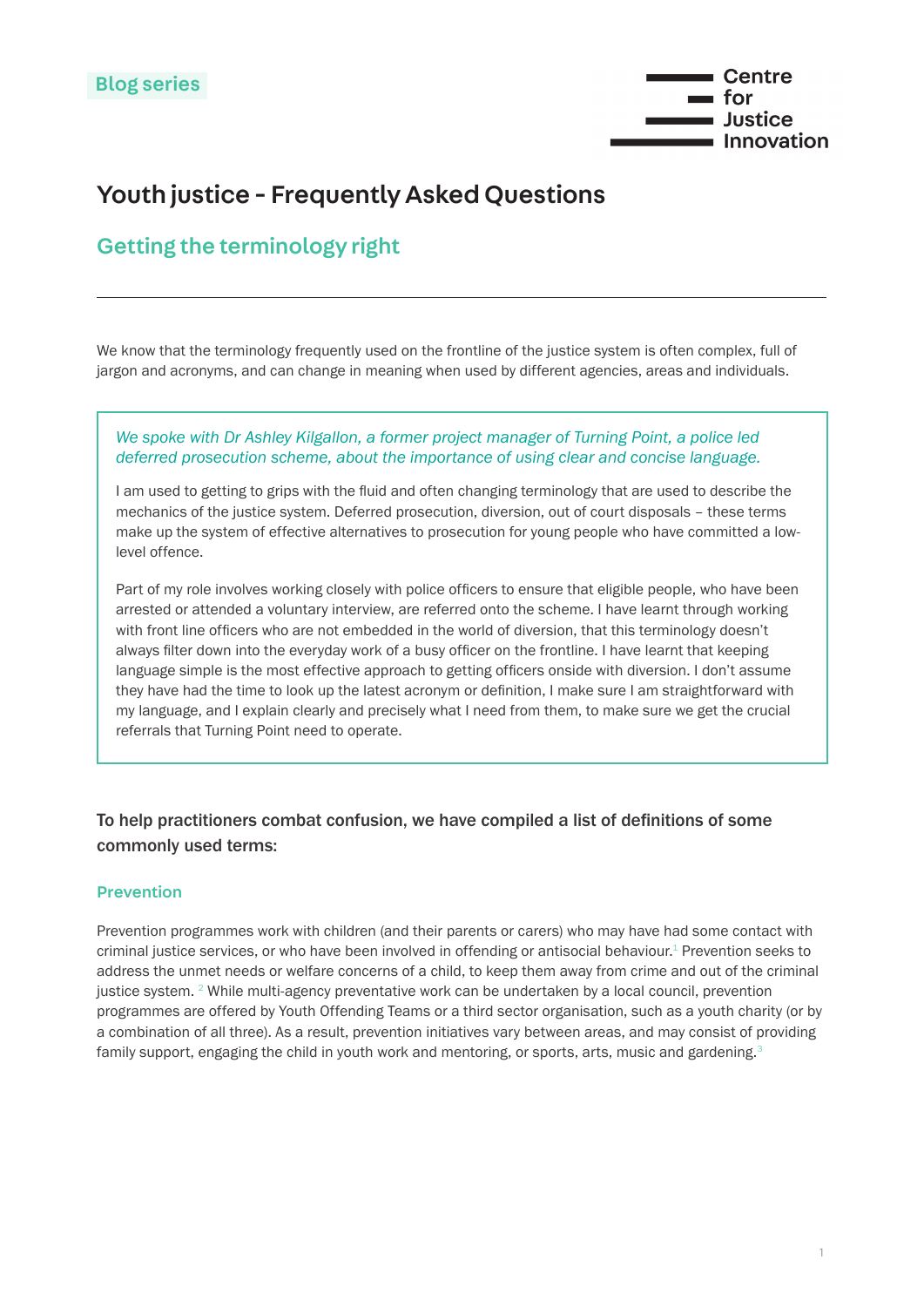#### <span id="page-1-0"></span>Diversion

Diversion schemes are a programme of interventions that a child who has committed an offence can voluntarily participate in, as an alternative to being formally processed through the justice system.<sup>[4](#page-3-0)</sup> These programmes operate in a variety of different models, but share the aim of addressing the underlying issues behind the child's actions or behaviour, and avoiding damaging and disruptive contact with the justice system. Interventions aim to provide holistic support to children (and their parents or carers), and can range from attending drug and alcohol counselling, engaging in mentoring and participating in restorative justice.<sup>5</sup> Nationally, diversion can be referred to by different terms, such as triage or a community intervention, and covers a variety of diversionary activity such as informal out of court disposals (via a community resolution), pre-arrest diversion and diversion from court.

#### Out of court disposals

Out of court disposals refers to a range of ways the police can respond to non-serious offences without pursuing prosecution through the courts. Possible responses range from issuing a No Further Action, an informal disposal which avoids the child entering the formal youth justice system (a community resolution), or a formal, criminal disposal (either a youth caution or conditional caution).<sup>6</sup> These alternative approaches aim is to reduce reoffending and pressures on the court, and to deal with less serious offences in a way that is more proportionate and rehabilitative, while addressing any harm caused to the victim or community.<sup>7</sup>

#### Deferred prosecution

Deferred prosecution refers to a programme of rehabilitative interventions that a child can opt to participate in when they have committed a low-level offence, subject to the acceptance criteria, which differs between each scheme. Enrolling in the programme pauses the prosecution of the offence, and depending on the scheme, the offence is either revoked, or the child receives a less serious disposal, such as a youth caution or conditional caution.<sup>8</sup> If the scheme is not completed, they are charged in court. Unlike most diversion schemes, the child does not have to have admitted guilt in order to participate. This definition is taken from the 2017 Lammy Review; an official definition is not available elsewhere.[9](#page-3-0) The Ministry of Justice are piloting a deferred prosecution scheme, Chance to Change, in North West London and West Yorkshire.

#### Liaison and Diversion

Liaison and Diversion is an NHS service that makes referrals for vulnerable people in the justice system into more appropriate support services, that are delivered by health and social care professionals. Referrals are often made for people with a learning disability, or those who are experiencing difficulties with their mental health or drug and alcohol misuse. The service seeks to facilitate access to early interventions of support to prevent the individual reaching a point of crisis. Engagement with the service occurs alongside the criminal justice process, and does not change the individual's justice outcome[.10](#page-3-0)

#### Community resolution

A community resolution is a possible action that the police can take in response to a child committing a minor offence, or being involved in an anti-social behaviour incident, without bringing the child into the formal youth justice system.<sup>[11](#page-3-0)</sup> The child is offered an alternative course of action to being processed through the court system. This could be participating in a diversion scheme or simply apologising to the victim. If the child decides not to engage with the community resolution, they will not be penalised. It can be issued on the street as a quick way to resolve an incident, and is designed to enable the police to deal with non-serious crime or anti-social behaviour committed by young people more proportionately[.12](#page-3-0) It is non-statutory, private agreement that relies on trust and agreement between the police and the individual. In our experience working with practitioners delivering diversion, a community resolution is often the preferred outcome upon the completion of a scheme.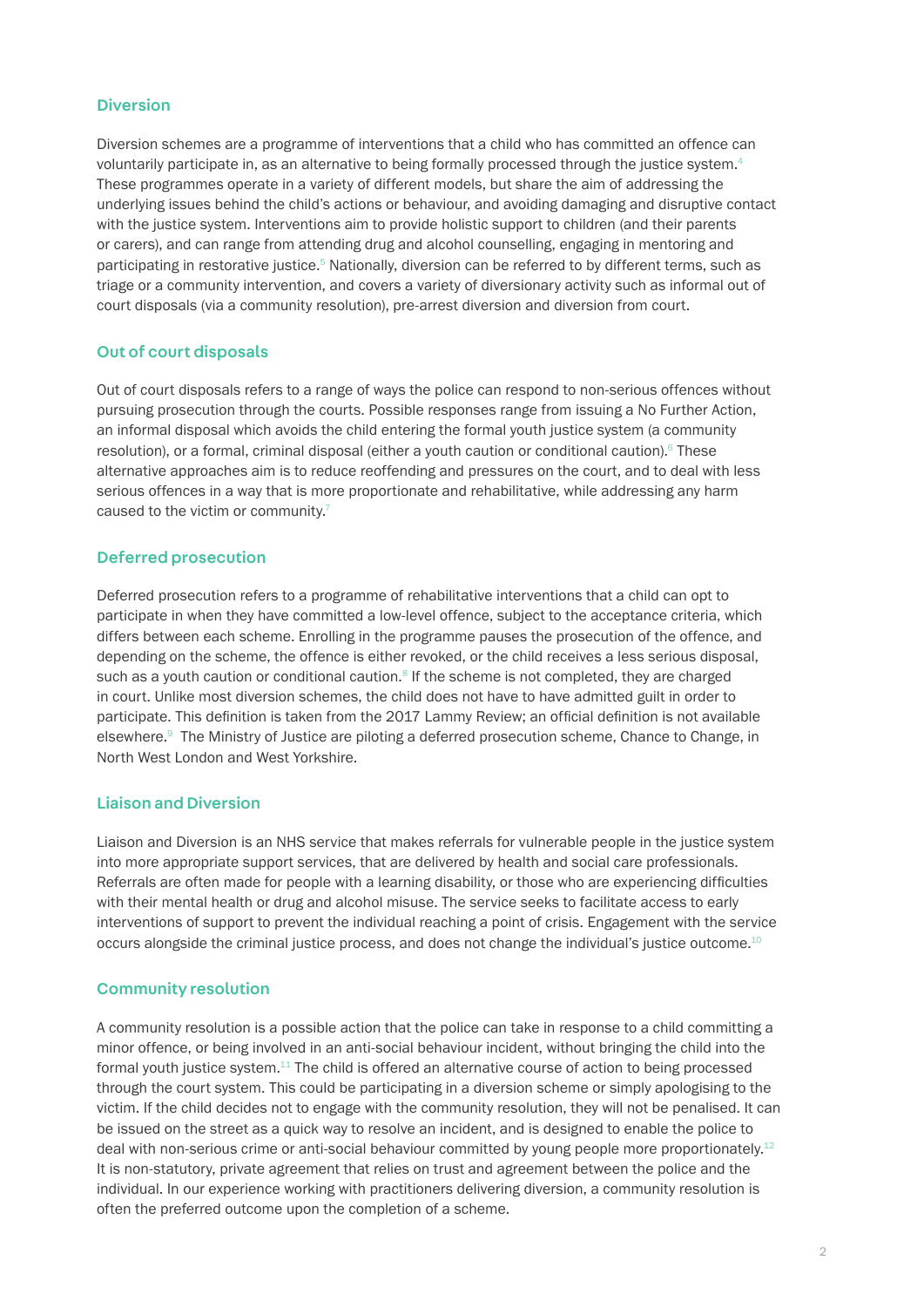#### <span id="page-2-0"></span>Outcome 22

Outcome 22 is one of Home Office administration codes that the police use to indicate that no further action has been taken in response to an offence, but some form of diversionary or educational activity has taken place. A number of deferred prosecution schemes are using Outcome 22, such as the Chance to Change pilot in North West London and West Yorkshire. Outcome 22 was set up by the National Police Chief's Council in 2019 to acknowledge situations where the police have worked with an individual to address their offending behaviour, only for a no further action to be the appropriate final outcome, which doesn't fall into an out of court disposal or other appropriate outcome within the current Home Office outcomes framework. The individual does not have to admit guilt to the offence, which differs from formal actions and community resolutions[.13](#page-3-0) In the youth justice framework, it is not a criminal justice disposal, but is simply a No Further Action.

#### *Dr Ashley Kilgallon praises the introduction of Outcome 22, and calls for it to be recognised by police performance data as a positive outcome.*

The introduction of Outcome 22 is a much needed addition to the police tool box, as not all 'No Further Actions' (NFA) are equal. Someone can receive an NFA for a multitude of reasons. In the example of Turning Point, four-months of dedicated work has been undertaken with our referred offenders and the Outcome 22 allows for evidence of that hard work by the organisation and by the referred offender being recognised. This is in contrast to – for example – Outcome 21, which simply states not in the public interest. The introduction of Outcome 22 facilitates a practice that has long taken place within the police, but has previously not been formally recognised in an Outcome Code.

A frustration I have with Outcome 22 is that although it is a positive move in terms of recognising work, it does not count as a sanctioned detection (SD) rate. Most police teams are performance managed, with their SD rates monitored. As Outcome 22 does not count as an SD it can discourage those teams under particular pressure around performance to send someone to Turning Point. However, this change is not something the police can implement, but instead is a Home Office counting tool, so it would require change at government. Given Government commitment to challenges within the CJS around factors such as disproportionality, it would make a massive positive change to perceptions of schemes like Turning Point if police teams were able to receive performative 'credit' for referring to us.